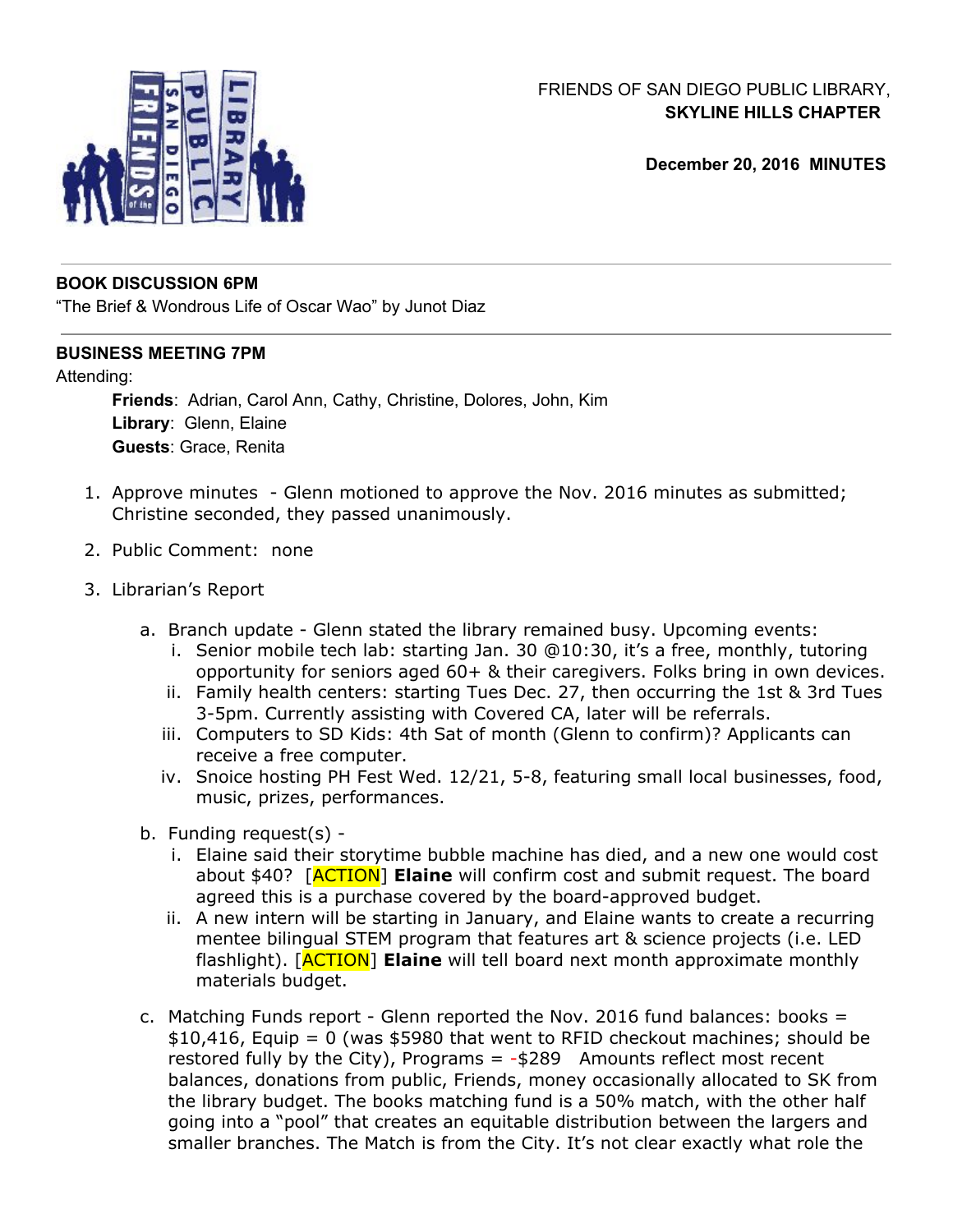SDPL Foundation plays in this. Summer Reading Program is a separate fund. Matching funds roll over to the next FY.

- d. Status of "Dolores" book purchases Elaine reported she was replacing a much-used juvenile graphic novel collection, and more award-winners (Newbery, Belpré, Caldicott, etc.)
- e. Status of Friends' storage in staff room Glenn noted they were reorganizing the back room to accommodate the Friends overflow book donations. He's also working on meeting with Sheila to discuss purchase of a locking cabinet for our files and money.
- f. Status of Friends' donation boxes Glenn decided to start moving the old donation box to desk as a temporary solution, until a decision is made on how/where to secure it. Kim noted that increasing donations is part of the Friends Strategic Plan, and the library is missing out on hundreds of dollars by not having a visible donations box. She also suggested the possibility of using a local acrylic manufacturer to create a curved box to fit against the desk, low enough for kids to toss in coins, yet secure and aesthetically part of the design. The Board would need to vote on this if the library is open to the idea. This is on Glenn's list for Sheila.
- g. Status of Essay Contest Elaine reported the deadline had passed on 12/17, and she had received two entries. [ACTION] **Elaine** will follow up.
- 4. Strategic Plan
	- a. Goal 1: Strengthen the board
		- i. Board survey Kim had emailed a copy of the Board Candidate Survey; [ACTION] **all board members** should complete the form to re-assess strengths they can use to help Friends' fundraising. The form also serves as a brief biography for each board member so our donors know who we are, and this will be included in a Board Orientation to introduce new members to existing members.
		- ii. Proposed Board Member Appointment Christine Wines Kim introduced Christine, who has been a Friend for two years, and whose temporary board appointment will appear on the January agenda. She will be on the slate for the April election. Chris is a lover of libraries, and has worked with the nonprofit Peace Corps volunteers, serving as treasurer.
	- b. Goal 2: Improve Communication John has created a Skyline Hills Friends website on Wix using their template, but hasn't had time to change the design to reflect our needs, photos, etc. [ACTION] **Vivian and John** will work together so Vivien can help; [ACTION] **Kim** will send them a proposed website structure based on the San Francisco Public Library Friends excellent website.
	- c. Goal 3: Improve fundraising (refer to Cathy's report, next item)
- 5. Treasurer's / Membership reports (Cathy)
	- a. Income / Expenses / Bank balance Cathy reported the Friends income since the November meeting at \$428.45, expenses at \$124.84, bank balance \$3,670 (plus another \$100+ deposit). Total income for the year is at \$2,900, total expenses \$1,694.
	- b. Bookstore Report Kim proposed a new Jan schedule to provide more hours & volunteers (including Vivien, Christina, Rustin, and possibly Senta & Isolina). [ACTION] **Carol Ann** volunteered to compare sales data to the calendar & determine when our most successful hours are; she & Kim will work on a new bookstore schedule.